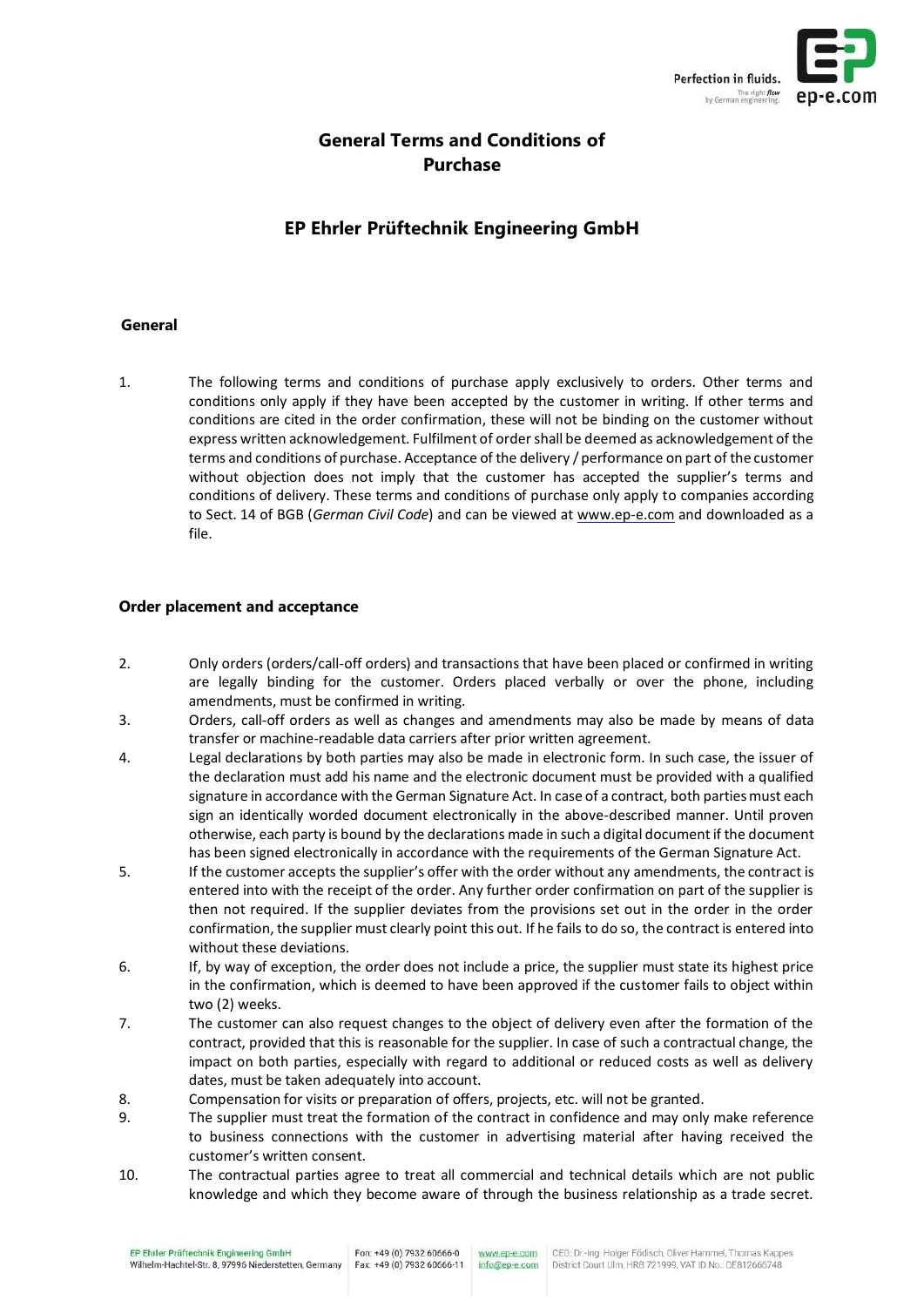

Sub-contractors must be required to accept corresponding obligations. If one of the contractual parties recognises that an unauthorised third party has gained knowledge of information to be treated as confidential or that a document to be treated as confidential has been lost, then that party must notify the other contractual party in this regard immediately.

### **Prices, shipping, packaging**

- 11. The agreed upon prices are fixed prices and exclude all additional claims of any kind. The prices include costs for packaging and transport to the shipping address or place of use indicated by the customer as well as customs procedures and duty. The agreement on the place of fulfilment is not affected by the type of pricing.
- 12. Every delivery must be announced immediately after dispatch by way of shipping note, which is carefully arranged by type, quantity and weight. Shipping notes, bills of lading, invoices and all correspondence must include our order number.
- 13. The customer only accepts the quantities or number of items ordered by him. Short- or overshipments are only permitted after prior agreement with the customer.
- 14. Shipping shall be performed at the risk of the supplier. The supplier is responsible for the risk of any possible impairment including the accidental destruction until delivery to the shipping address or place of use requested by the customer.
- 15. An obligation to take back packaging is based on the relevant statutory provisions. If, by way of exception, the customer is billed separately for packaging, he is entitled to send back the packaging, which is in good condition, to the supplier carriage-paid for a payment of two-thirds (2/3) of value specified for this on the invoice. Only environmentally friendly packaging materials should be used.

# **Delivery periods, default of delivery, force majeure**

- 16. The agreed upon delivery dates are binding. The receipt of the goods at the place of receipt or use as specified by the customer or the timeliness of the successful acceptance is decisive for determining compliance with the delivery date or the delivery period.
- 17. If the supplier is aware that an agreed upon date cannot be maintained for whatever reasons, he must give notice immediately to the customer in this regard while indicating the reasons and the expected duration of the delay in writing.
- 18. Should the supplier be in default of delivery, the customer is entitled to statutory claims. In addition to that, the customer is entitled to demand a flat-rate compensation for delay. It amounts to 0.5 % for every full week of delay, but no more than 5 % of the value of the delivery or the part of the total delivery, which cannot be used on time or in accordance with the contract as a result of the delay.
- 19. After a reasonable period set by the customer has expired in vain, he is authorised to request at his discretion compensation in damages instead of performance or to procure a replacement from a third party or to withdraw from the contract. The right to delivery / performance expires as soon as the customer demands damage compensation in writing instead of performance or withdraws from the contract.
- 20. The supplier may only assert the absence of necessary documents to be provided by the customer if the supplier has sent a written reminder relating to the documents and has not received them within a reasonable period.
- 21. Force majeure and industrial conflicts release the contractual parties for the duration of the problem and in the scope of its effect on the obligation to perform services. The contracting parties are obligated to promptly provide the necessary information and to adjust their obligations to the changed circumstances in accordance with the requirements of good faith. The customer is released in full or in part from the obligation to accept the ordered delivery / performance and is entitled to withdraw from the contract if the delivery / performance is no longer usable for him due to a delay caused by force majeure or an industrial conflict.
- 22. In case of earlier delivery than agreed, the customer reserves the right to return goods at the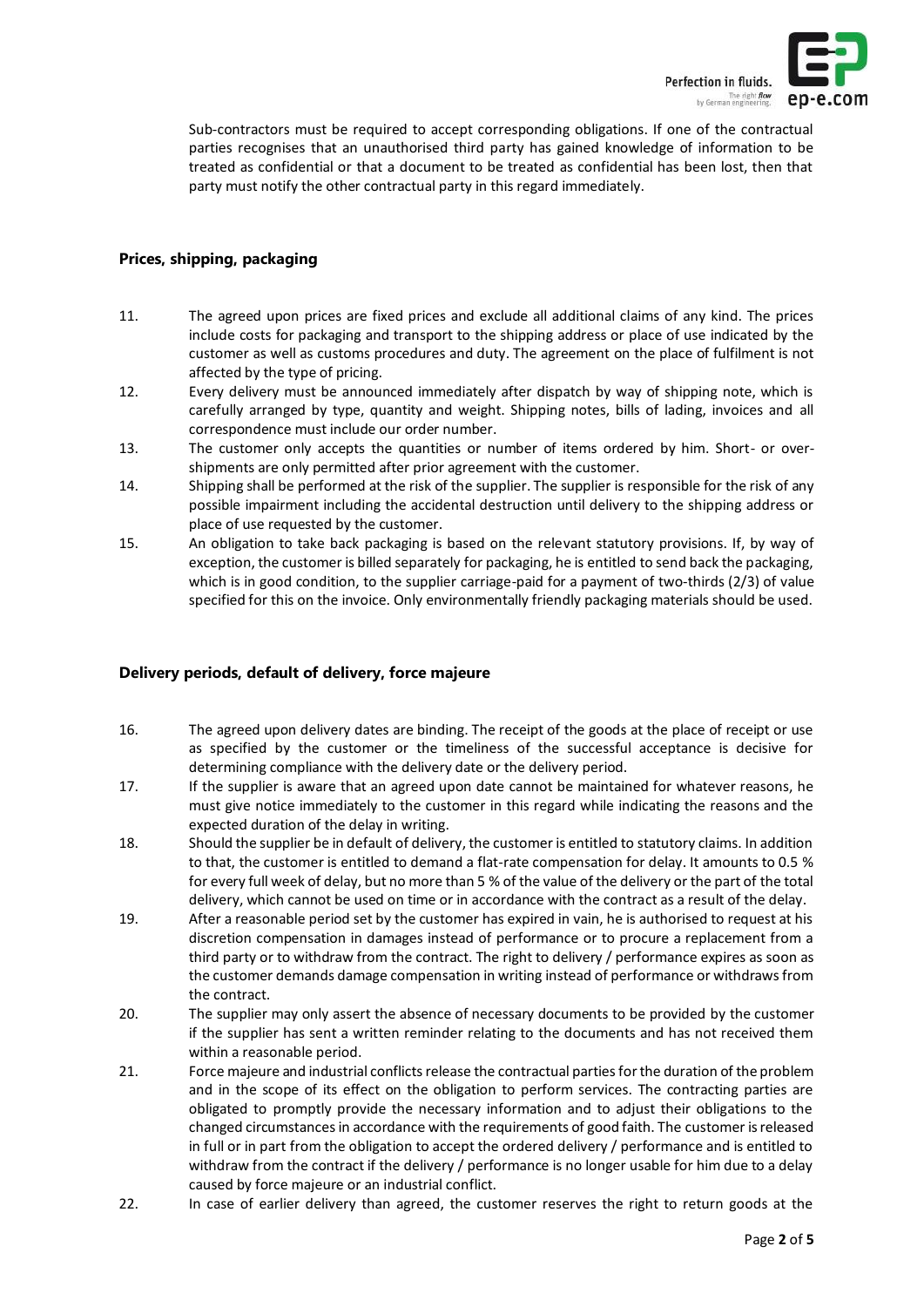

expense of the supplier. If the goods are not returned in case of an early delivery, the goods are placed in storage at the customer's premises until the delivery date at the expense and risk of the supplier. In case of an early delivery, the customer reserves the right to make payment on the agreed upon due date.

23. The customer only accepts partial deliveries after express agreement. If partial shipments are agreed upon, the remaining amount must be listed.

#### **Liability for defects and deficiencies**

- **24.** The supplier guarantees that all deliveries / performances are free of defects and deficiencies, which means in particular that they possess the attributes described in the order and enable an appropriate, safe and problem-free operation as well as reflect the state-of-the-art technology and comply with the relevant legal requirements of authorities, employers' liability insurance associations (BG) and trade associations. If, in individual cases, deviations from such regulations are necessary or if there are concerns about the type of design / implementation requested by the customer, these must be communicated to the customer immediately in writing. The customer's incoming goods inspection is limited to transport damage, spot checks and apparent deficiencies; he will promptly notify the supplier about any deficiencies in the delivery / performance in writing as soon as they are noted during the normal course of business, but no later than five (5) calendar days after receipt of the delivery at the customer's premises. Any deficiencies that the customer fails to notice during the spot checks are considered to be concealed deficiencies.
- **25.** In case of a deficiency, the customer is entitled to the full statutory rights. The customer is also entitled to rights of recourse in accordance with Sections 478, 479 of BGB vis-a-vis the supplier in appropriate application if the supplier has only provided parts for the object newly manufactured by the customer.
- **26.** If the supplier is in default with the replacement delivery or rectification of the deficiency, the customer is entitled to procure the replacement or rectify the deficiency on his own or have such carried out by a third party at the supplier's expense. The same applies if urgency is called for or the supplier is unavailable or is not able to rectify the deficiency or procure a replacement in good time.
- 27. Unless agreed upon otherwise in the order, the warranty period for the delivery / performance is twenty-four (24) months as of delivery. The statutory period of limitation for repaired or redelivered parts starts anew at the time of the repair or redelivery.
- 28. The warranty period commences with the acceptance in case of delivery of devices, machines and equipment. If the acceptance is delayed through no fault of the supplier, the warranty period is twenty-four (24) months after the object of delivery was made available for acceptance. The warranty period for structures and building materials is five (5) years.

# **Product liability, breach of duty**

- 29. The supplier shall indemnify the customer against any claims arising from the manufacturer's liability and based on the German Product Liability Act, provided that the damage was caused by a defect in the object of delivery. In this context, the supplier bears all costs and expenses, including the costs of legal defence and a product recall, unless the cause for the fault did not occur within his area of responsibility. The customer shall inform the supplier about the content and scope of the product recalls to be carried out before they are carried out.
- 30. If the supplier culpably violates an obligation arising from or in connection with the order, the customer is entitled to demand compensation for the damage incurred as a result, including any damage that has occurred outside of the object of delivery. Notwithstanding the aforesaid, the customer shall only claim a loss of production or loss of profit if the supplier has acted with intent or gross negligence or if the customer has been sued for this by clients or third parties or if these damages have been covered by an insurance policy taken out by the supplier.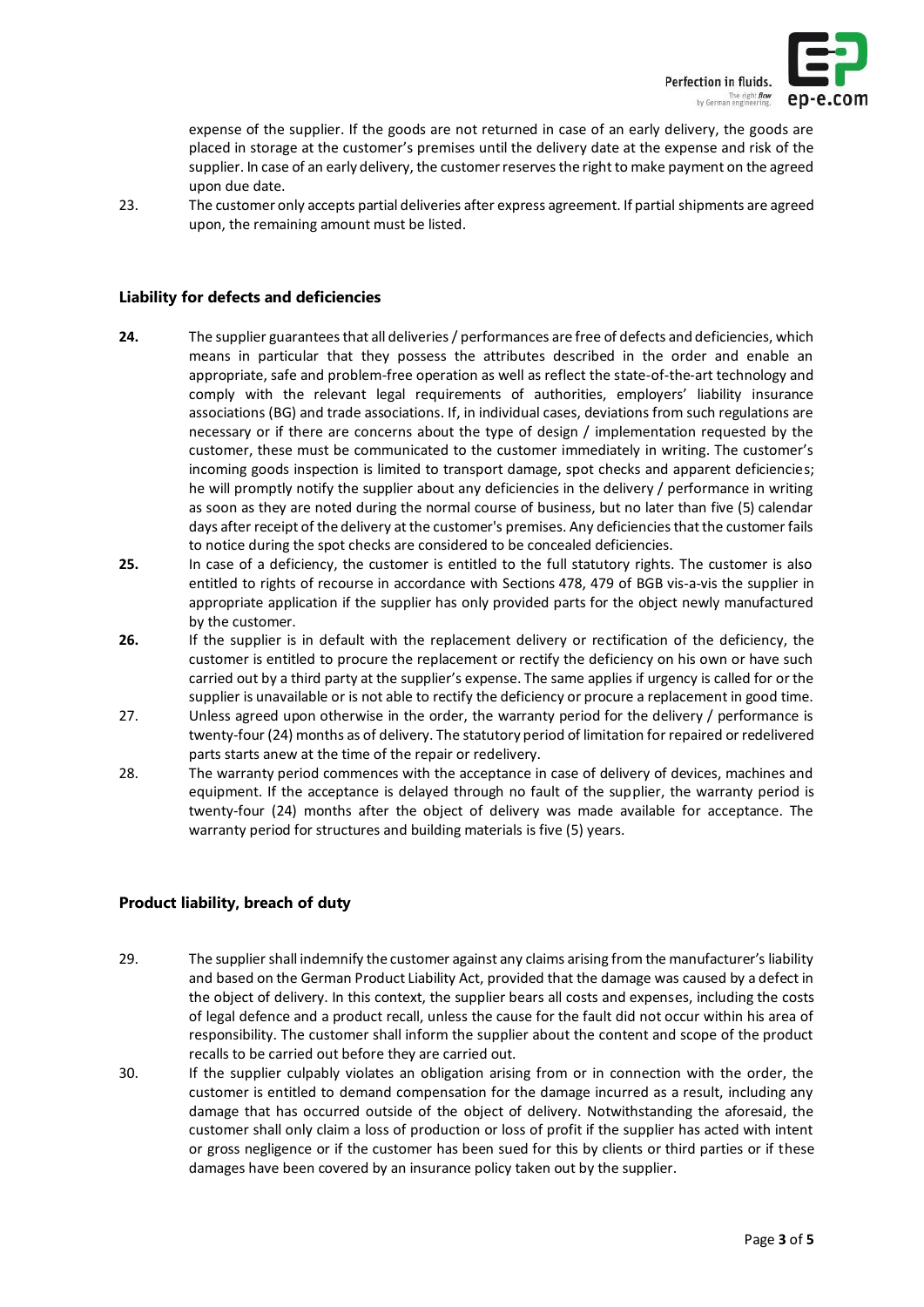

### **Invoicing and payment**

- 31. Invoices are to be sent to the customer in duplicate with all associated documents and information separately in the proper form after the delivery has taken place. Invoices that are not submitted properly will only be regarded as having been received by the customer after the date of their correction.
- 32. Payment shall be made using normal commercial arrangements, either within fourteen (14) calendar days with a 3% discount or after thirty (30) calendar days net, calculated from delivery / performance and receipt of invoice. Depending on the customer's automatic payment processes, these deadlines can be exceeded by a maximum of five (5) work days without the customer's entitlement to a discount lapsing.
- 33. If material test certificates have been agreed upon, they form an integral part of the delivery and are to be sent to the customer together with the delivery. They must be received, however, no later than ten (10) calendar days after the customer's receipt of the invoice. The payment period for invoices begins with the receipt of the agreed upon certificate.
- 34. In the event that the delivery is defective, the customer is authorised to withhold payment in proportion to the value until proper fulfilment.
- 35. In case of advance payments, the supplier must provide a suitable collateral security, e.g. bank surety, upon request.

# **Industrial property rights**

- 36. The supplier guarantees that all deliveries are free of any industrial property rights or other thirdparty rights and especially that no patents, licences or other property rights of third parties have been violated by the delivery and use of the object of delivery.
- 37. The supplier shall indemnify the customer and his clients of third party claims resulting from any violation of property rights and shall also bear all costs incurred by the customer in this context.
- 38. The customer is entitled to obtain the approval for use of the corresponding objective of delivery and performance from the authorised party at the supplier's expense. The same regulation applies in the event that a claim is asserted by a third party against the customer due to a defect in title, for which the supplier is responsible.

#### **Deliveries according to customer specifications, drawings and models**

- 39. If the goods are manufactured according to the customer's specifications, drawings or models, then the goods and the special equipment, matrices or similar, which are associated with the production of the goods, may only be delivered to third parties with the customer's express consent.
- 40. The customer is exclusively entitled to the right of disposal over order-related production equipment and tools, in particular with regard to joint use, modification or destruction.
- 41. Models, samples, drawings or technical documents of any kind remain the property of the customer and are to be kept confidential; such must be returned together with any copies made after the order has been completed.
- 42. If improvements are made by the supplier in connection with the implementation of the order, the customer has a free, non-exclusive right to use the improvement and any industrial property rights.
- 43. If the supplier has any concerns about the intended type of design / implementation, material selection or processing methods when delivering according to the customer's specifications, drawings and models, the supplier must notify the customer about this immediately in writing, if possible prior to the start of production.